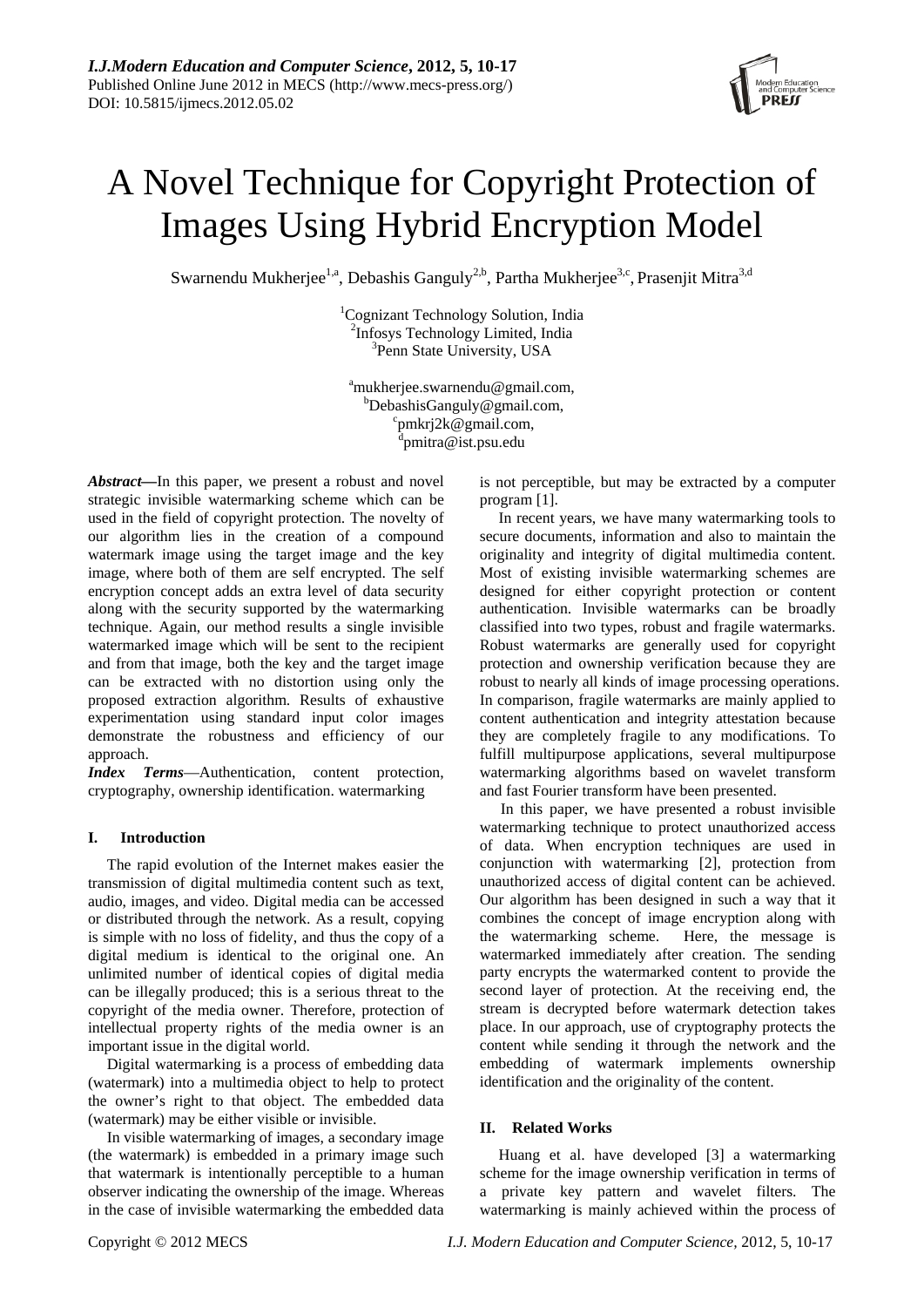decomposition and reconstruction by forging watermarkcarrying wavelet filters. But the proposed scheme is not robust against Noise addition, Cropping and distortion. If these factors are getting increased in the resultant image, then the proposed scheme fails to obtain the required pattern.

 Anthony et al, [4] proposed an algorithm using the fast Hadamard transform (FHT) for the copyright protection of images. This algorithm can embed or hide an entire image or pattern as a watermark such as a company's logo or trademark directly into the original image. Authors have evaluated the performance of their algorithm using a benchmarking tool called Stirmark The experimental results shown in the paper claims that the suggested method can survive up to 60% of the Stirmark attacks. The proposed method has not been found to be so effective against random geometric transforms, such as shearing and general linear transforms. Also, it produces less acceptable results against the attacks like changing of Aspect Ratio, Compression and Scaling.

Hao et al, [5] presented a wavelet based watermarking technique that quantizes the so-called super trees for copyright protection. Embedding of each watermark bit is performed across diverse frequency bands. This feature enables the watermarking technique to resist the attacks in both frequency and time domains in a robust manner. Their results in their paper established the resistance of their system against attacks such as the removal of the highpass band in low-pass processing, and the removal of highpass details in JPEG compression. Moreover, they demonstrated the robustness to time domain attacks such as pixel shifting and rotation. In addition to protection of copyrights, their proposed watermarking scheme backs data hiding or image authentication.

R.J. Hwang [6] proposed a watermark method which is built up on the concept of visual cryptography in order to protect copyright ownership of digital image. According to the proposed method, the watermark pattern does not have to be embedded into the original image directly, which makes it harder to detect or recover from the marked image in an illegal way. It can be retrieved from the marked image without making comparison with the original image. The weakness of their proposed method is to use of different verification information for different watermarked images.

Cox et al. [7] has used spread spectrum techniques to embed watermarks in the DCT domain. To improve Cox's method, Lu et al. [8] did use cocktail watermarks which has improved the robustness and used HVS to maintain high fidelity of the watermarked image. The important issues such as the rightful ownership deadlock problem, the capacity problem, and the public-key detection problem will be considered in future research in addition to the robustness issue of watermarking addressed in their paper.

Lu et al. [9] presented a novel multipurpose blind digital image watermarking technique based on the

multistage vector quantizer structure, which can be applied to both image authentication and copyright protection. They embed both semi-fragile and robust watermarks using different embedding techniques. The proposed method is fragile to most intentional attacks as their watermarking can endure few modifications.

Lu et al. [10] presented a multipurpose watermarking scheme which can be applied to attain both authentication and protection of multimedia data. The hiding process embeds the watermark once which can be extracted for diverse applications in the detection process, invisibly. The authors intend to verify data integrity as well to confirm the rightful ownership employing this multipurpose watermarking scheme. The efficiency of their watermarking scheme for content authentication and copyright protection is illustrated by the results. But, the use of multiple watermarks can result ownership deadlock as well as fingerprint problems.

Hu et al. [11] have proposed a reversible visible watermarking algorithm to satisfy a new application scenario where the visible watermark serves as a tag or ownership identifier, but can be completely removed to recover the original image data. It includes two procedures: data hiding and visible watermark embedding. In order to recover both the watermarkcovered and non-watermark- covered image contents at the receiver end without any loss, the payload consists of two reconstruction data packets, one for recovering the watermark covered region, and the other for recovering the non-watermark-covered region. The data hiding technique reversibly hides the payload in the image region not covered by the visible watermark.

Tzeng et al. [12] presented an asymmetrical watermarking method for copyright protection that satisfies the zero knowledge principle with the intention to overcome the weaknesses of contemporary symmetric watermarking methods. The enhancement of the watermark space concept of their preceding symmetric watermarking method in their method made their asymmetric design a robust one. It is improbable to eradicate the watermark without visibly deforming the watermarked image owing to the significant dependence of their watermark on the original image.

In order to achieve the copyright protection, a twophase watermarking scheme which extracts both the grayscale watermark and the binary one from the protected images was presented by Hu et al [13]. Initially, their scheme employed the pixel values of the original image to construct a grayscale watermark image. Then, their scheme intends to retrieve a binary watermark image by employing the just-procuredpermuted grayscale watermark from the first phase. The outcome of their scheme is the lossless embedding i.e. the protected images and the original ones are identical when viewed. The authentication process in general does not necessitate the original image. Only the possessors of original grayscale watermark and the corresponding secret keys can extract the grayscale and binary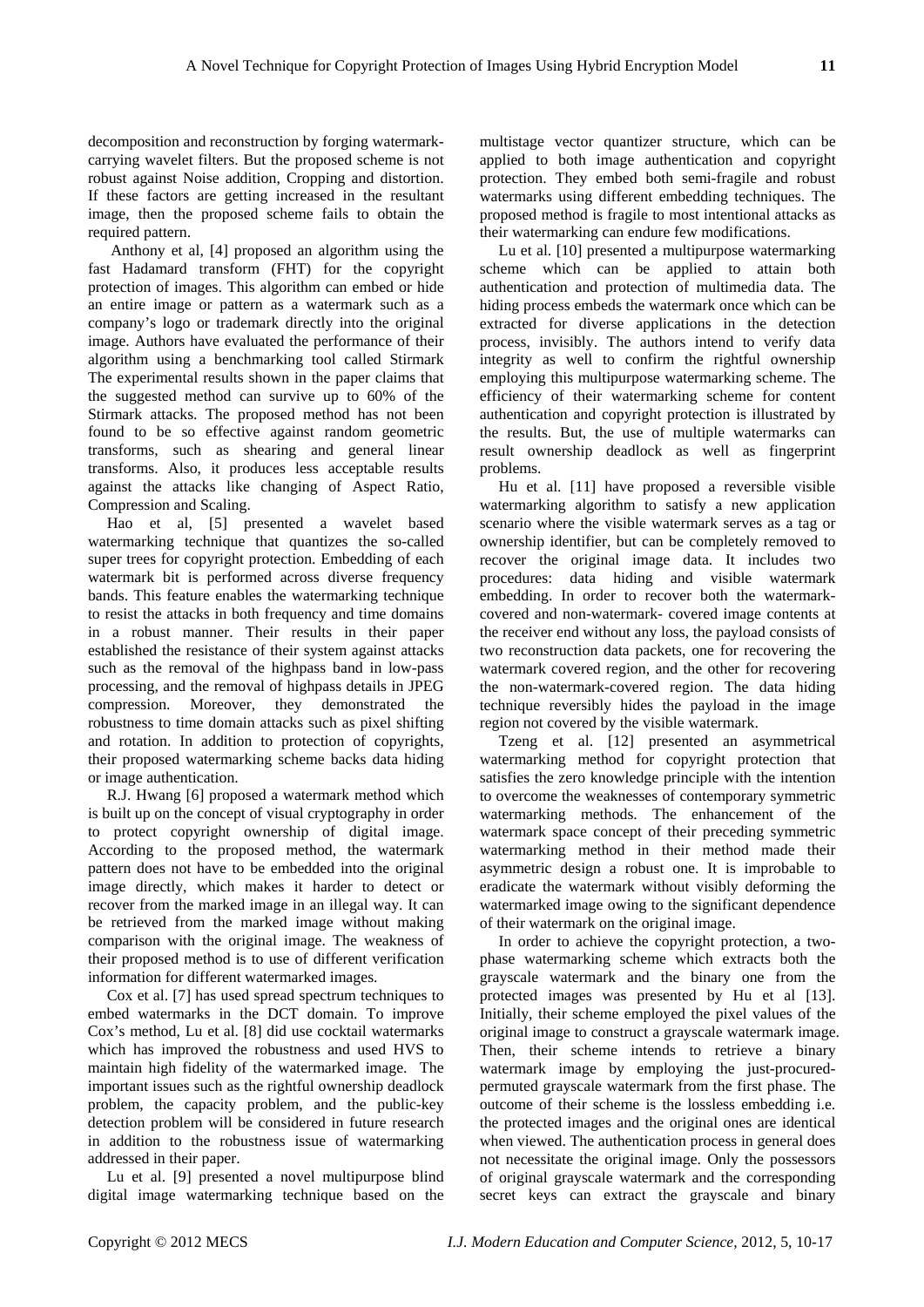watermarks in sequence. Thus, the system is enhanced in terms of security and robustness. Their proposed system fulfills the common necessities of image watermarking and is superior in comparison with the existing system in terms of transparency and robustness, which is demonstrated by the acquired results.

A novel watermarking scheme for copyright protection of color images was presented by Hsieh et al. [14]. The prerequisite of imperceptibility and robustness for a reasonable watermarking scheme has been fulfilled by their proposed scheme. The resistance of their scheme against numerous attacks for instance cropping, scaling, and JPEG compression, etc was illustrated by the experimental results. In addition, the ability of the scheme to extract unique features from diverse images, which is a vital prerequisite for feature extraction, was demonstrated by the unique identification experiment. The ability of their scheme to calculate the scaling factor for different images whilst preserving the robustness and imperceptibility requirement, which is in contrast to other watermarking schemes that require manual adjustment in the embedding scaling factor, is an additional advantage of their scheme.

Despite significant advances, research still needs to address many challenges related to attack resilience and robustness. Robustness of the watermarking techniques against several types of attacks is the main challenge in multimedia watermarking for copyright protection. And thus, invisible robust watermarking of digital images has become very crucial and important tool for network security, Content Protection and Copyright Protection. For easy identification of ownership, authentication, a source-based watermark like a unique identifiable color logo is more appealing.

Thus, we address the issue of strategically creating and implanting a watermark with the purpose of attack prevention, detection and ownership identification.

# **III. Our Works**

To the best our knowledge, our work is the first attempt at introducing the concepts of encryption algorithms to hide the contents of an image file. Here we have coined a new term "PASSPIC", which plays the same role that of the password or keyword in standard encrypting algorithms. This "PASSPIC" is used unaltered both in encryption and decryption. So, the whole algorithm is purely dependent on "PASSPIC".

The algorithm of our proposed method is given below.

#### **3.1. For Target File**

#### **3.1.1. For encryption.**

- 1. Open the "PASSPIC" and the target file and read each pixel from them.
- 2. Split the pixels into RGB format and each RGB into  $8 \text{ X } 3 = 24 \text{ bits.}$
- 3. Reverse each pixel of Target file. And make special XOR operation within the reversed byte and byte from "PASSPIC".
- 4. Transpose the positions of the resultant bytes in cyclical manner.
- 5. Repeat the above steps.

# **3.1.2. For decryption.**

- 1. Open the "PASSPIC" and the encoded target file and read each pixel from them.
- 2. Split the pixels into RGB format and each RGB into  $8 \text{ X } 3 = 24 \text{ bits.}$
- 3. Transpose the positions of the bytes of encoded Target file in cyclical manner twice.
- 4. Make special XOR operation within the byte of transposed encoded target file and byte from "PASSPIC". Reverse each pixel of Target file.
- 5. Repeat the above steps till you reach the end of the file.

# **3.2. For PASSPIC**

#### **3.2.1. For encryption.**

- 1. Open the "PASSPIC" and read each pixel from it.
- 2. Split the pixel into RGB format and each RGB into  $8 \text{ X } 3 = 24 \text{ bits.}$
- 3. Follow GRR, GBB, RGG, and BGG for special XOR operation, i.e., first 2 bytes have gone through XOR and the result is stored in the second byte.
- 4. Follow step-2 and step-3 until the end of the file is reached.

#### **3.2.2. For decryption.**

- 1. Open the encoded "PASSPIC" and read each pixel from it.
- 2. Split the pixels into RGB format and each RGB into  $8 \text{ X } 3 = 24 \text{ bits.}$
- 3. Substitute the positions between R and B.
- 4. Follow GRR, GBB, RGG, and BGG for special XOR operation, i.e., first 2 bytes have gone through XOR and the result is stored in the second byte.
- 5. Follow step-2 and step-3 and step-4 until the end of the file is reached.

### **3.3. For Watermark**

# **3.3.1. For encryption.**

- 1. Open the encoded "PASSPIC" and the Encoded target file and read each pixel from them.
- 2. Split the pixel into RGB format and each RGB into  $8 \text{ X } 3 = 24 \text{ bits}$ .
- 3. Now check 8 bits at a time from encoded "PASSPIC". If '1' is present at a position then represent that position in Binary in Excess-3 Format else if there is '0' then representing that position plain Binary 4-bit representation. Now put 8-bit from the encoded target file after them.
- 4. Continue step-2 and step-3 until the end of the file is reached.

#### **3.3.2. For decryption.**

1. Open the Watermarked Picture. Read each pixel from it.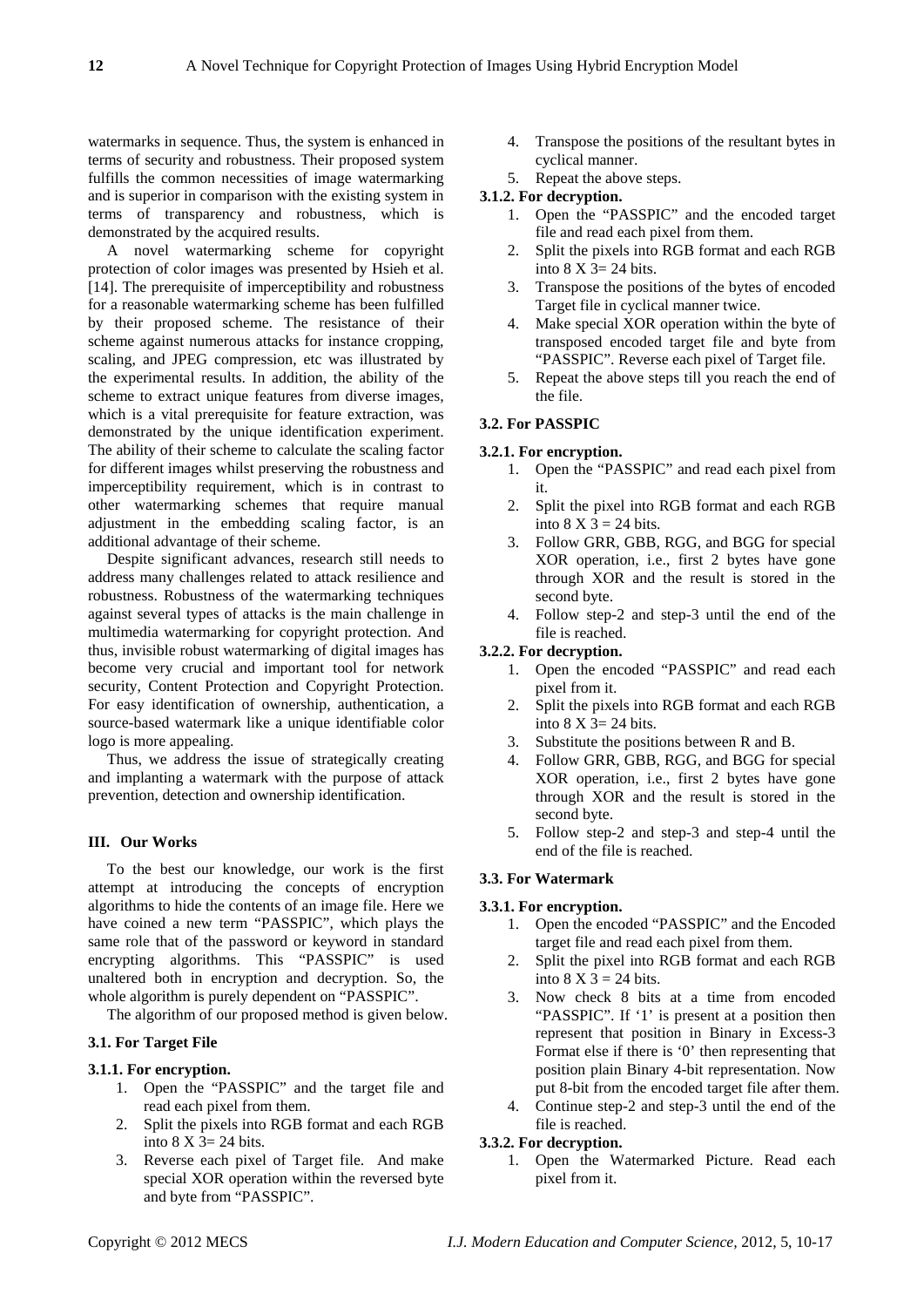- 2. Split the pixels into RGB format and each RGB into  $8 \text{ X } 3 = 24 \text{ bits.}$
- 3. Now check 32 bits at a time and then check 4 bits in groups. If those 4-bits are in Excess-3 the convert it into plain Binary else keep it as it was. Then store it as encoded "PASSPIC".
- 4. Check next 8-bit of it and store it as encoded target file.
- 5. Continue step-3 and step-4 until the end of the file is reached.

Basically this encrypting and decrypting Algorithms for the target file consist of three basic standard functions –

- 1. Reversal implementing Transposition Technique.
- 2. Special XOR operation.
- 3. Cyclic replacement scheme using substitution technique.

After opening the "PASSPIC" and the target picture, we start reading the pixels of the two until the target file ends. Each pixel is split into its contents, i.e., R-G-B. The bits of each of the split bytes of the target files are, then, passed through (1), i.e., the reversal scheme and then (2) is followed, i.e., special XOR operation with the PASSPIC's bits then the R-G-B are shifted by (3) in circular fashion.

For decryption in the same way as above shown encryption it is required reopen the "PASSPIC" and the encoded BMP file. But now we have to first follow (3), i.e. , the cyclic displacement scheme twice and then we have to follow Special Exclusive-OR operation with the PASSPIC's bits and then transposition technique (1), and restore the pixels in a new picture that will be ultimately the same as our original file which was needed to be shared through network.

Now if we share the "PASSPIC" and the encrypted target file through network, it may occur that a cryptanalyzer getting the "PASSPIC" may crack the target file in its original format. But if we encode the "PASSPIC" too, then, it will be far more difficult to analyze the target file. So, to encode the "PASSPIC", we also require some algorithm. This algorithm also consists of Special XOR operation and Substitution technique. Similarly to decrypt it we follow the same way.

Now, to send these two encrypted image files we are taking help of Watermarking. Here, we are just enlarging the encoded "PASSPIC" using bitwise checking of positions of '1' and replacing it in EXCESS 3 FORMAT and embedding the encoded Target file in it.

From the algorithm it is pretty simple to get the idea that the encryption is depending on the nature of "PASSPIC" thrice for completion. So, for a hacker it is needed to search for the key or hit the algorithm thrice than the other existing ones.

#### **IV. Results and Discussions**

During our implementation phase, we have tested our algorithm for different sets of images. We considered different kind of images like: Chart, Map, Signatures, Logo and etc in our initial data set. The algorithm has shown good result for the entire data set. In this section, we are showing few good results.

# *A. Performance analysis of the stated algorithm*

In our first experiment, we have considered a Digital Signature which can be watermarked with any kind of normal image. After applying our algorithm, the resultant Watermark image is also shown.

From the resultant image, it is clear that with out applying the proper decryption algorithm (as mentioned in our paper) along with the correct Passpic, it is impossible to obtain the original digital signature which has been embedded in it.



**FIGURE-1 FIGURE-2 FIGURE-3** 





PASSPIC 1 TARGET 1<br>R DE-WATERMARK AFTER EXTRACTION AFTER DE-WATERMARK

 **FIGURE-4 FIGURE-5**

Our second experiment was performed on a Digital Logo image that can be watermarked behind any normal image before passing it through an untrusted network.



**FIGURE-6** 



PASSPIC 2 TARGETPIC 2<br>FIGURE-6 FIGURE-7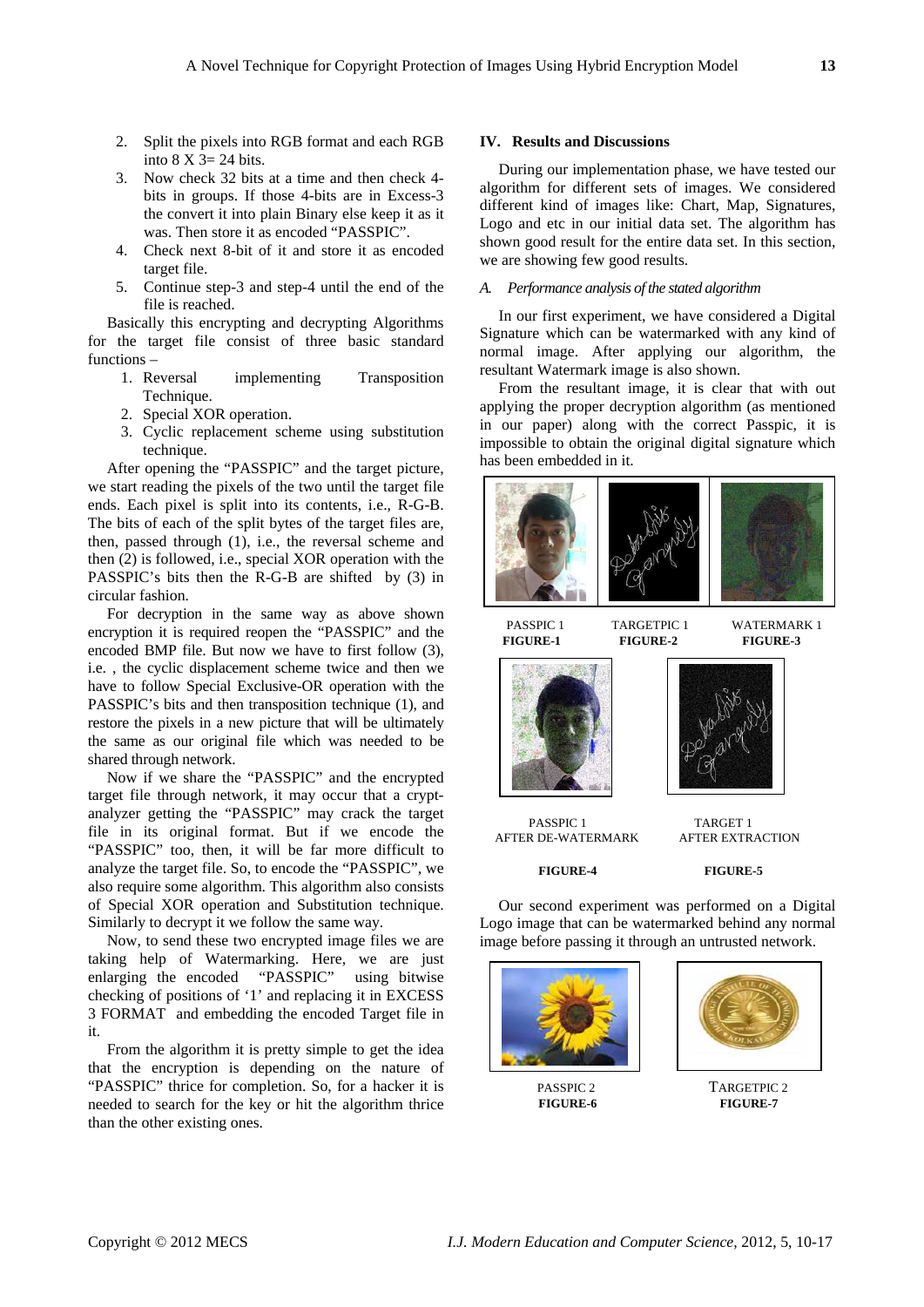

 WATERMARK 2 **FIGURE-8** 



AFTER DE-WATERMARK  **FIGURE-9 FIGURE-10**

PASSPIC 2 TARGETPIC 2<br>DE-WATERMARK AFTER EXTRACTION

To test the insertion of a watermark, we performed experiments on a large number of color images. The experiments revealed the efficacy of the proposed algorithm in producing watermarked images. It was observed that the typical execution time for insertion was 2.5sec on a Pentium 4 processor with a speed of 3:2GHz and 1GB memory for an image with a size of 256 X 256. Thus, the time overhead of the algorithm was minimal. The storage requirement overhead was also very small because of only the keys needed to be stored by the owner to prove ownership.

The memory requirement to store the keys is insignificant compared to the memory requirement of the host image.

The quality of the watermarked images using this method has been obtained using PSNR (Peak Signal to Noise Ratio) values in decibels (dB) given by the following expression [15]:

$$
PSNR = 20\log_{10}\left(\frac{255}{RMSE}\right)_{\dots\dots\dots(1)}
$$

where *RMSE* is the root mean square error of the watermarked image compared to the original image. The average PSNR value of the Figure-5 has been found to be 33dB and similarly the average PSNR value of Figure-10 has been found to be 29dB. From the above PSNR values it is clear that the output image produced in our method is having less distortion and thus it makes our method more stringent.

We have designed the scheme in such a way that it is inherently collusion attack resistant. As every watermark copy will have the different "policy", attacker can not predict the watermark location and watermark data by colluding many copies of watermark image. Owner always has a record of different policies used to embed

the watermark and can always extract the watermark data by supplying different policies while extracting a watermark from attacked watermark image. So after ensuring that our scheme is collusion attack resistant, we now need to check that our proposed scheme is robust against common image manipulations.

#### *B. Robustness Analysis*

We have conducted following image manipulations techniques over the watermarked images (Figure 3 and Figure 8) and then extracted the watermark:

Attack-1: Equalize the Histogram. This method usually increases the local contrast of many images, especially when the usable data of the image is represented by close contrast values. Through this adjustment, the intensities can be better distributed on the histogram.

Attack-2: Apply uniform scaling (Zoom). Scaling is a non-trivial process that involves a trade-off between efficiency, smoothness and sharpness. As the size of an image is increased, so the [pixels](http://en.wikipedia.org/wiki/Pixel) which comprise the image become increasingly visible, making the image appears "soft". Conversely, reducing an image will tend to enhance its smoothness and apparent sharpness.

Attack-3: Adjust the brightness to +40 and contrast to +25. This method changes the image pixels to enhance its brightness and color contrast.

Attack-4: Adjust the hue and saturation to +10 each. The Hue/Saturation effect adjusts the hue, saturation, and lightness of individual color components in an image.

Attack-5: Add 10 % Gaussian noise. In [Gaussian](http://en.wikipedia.org/wiki/Gaussian_noise)  [noise](http://en.wikipedia.org/wiki/Gaussian_noise), each pixel in the image will be changed from its original value by a (usually) small amount. A histogram, a plot of the amount of distortion of a pixel value against the frequency with which it occurs, shows a [normal](http://en.wikipedia.org/wiki/Normal_distribution)  [distribution](http://en.wikipedia.org/wiki/Normal_distribution) of noise.

Attack-6: Blur the image using Gaussian blur with 1 pixel radius. This method blurs an image using standard Gaussian function. It removes fine image detail and noise leaving only larger scale changes.

| PSNR (dB) |          |           |
|-----------|----------|-----------|
|           | Figure 5 | Figure 10 |
| Attack-1  | 36.03    | 27.01     |
| Attack-2  | 31.20    | 28.60     |
| Attack-3  | 30.10    | 26.80     |
| Attack-4  | 35.63    | 27.62     |
| Attack-5  | 32.14    | 28.75     |
| Attack-6  | 35.02    | 30.03     |

#### PSNR Of extracted images from the attacked watermarked images TABLE - I

Our proposed scheme sustained all the attacks and quality of extracted watermark images is also fine. Table-I summarizes the PSNR of extracted image from all test images. We are also showing the recovered images in Table-III. It is clear that recovered images are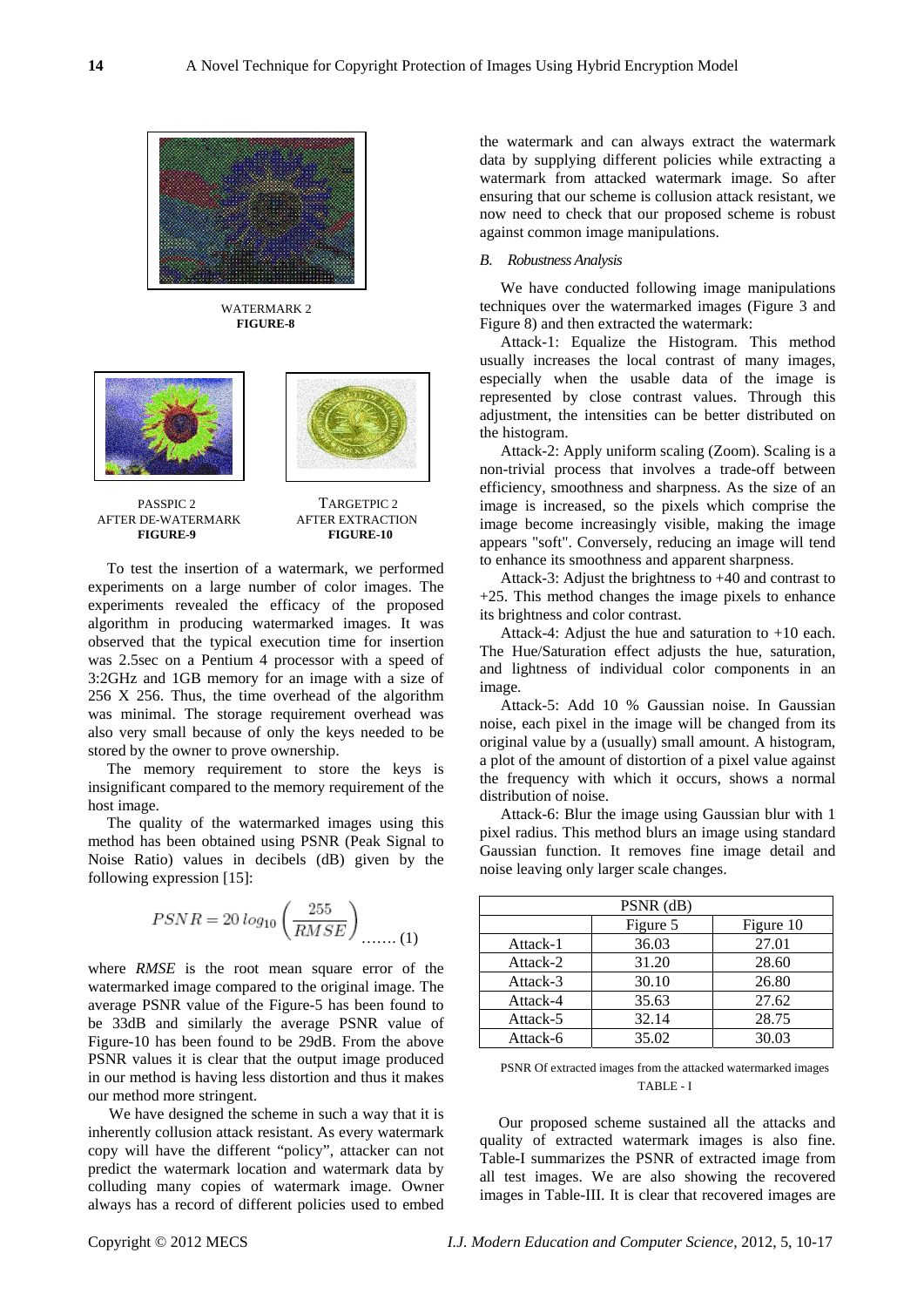quite detectible. Table-II shows the recovered images from attacked images.

During our experimentation, we have observed that after applying our algorithm the size of the watermarked image is getting increased. It is happening because of the increase in the number of bytes of the TargetPic as the Passpic is getting watermarked into that. The size can be reduced if we use the Compressed Images or the Portable images that are mostly suitable for the network.

After discussing the entire algorithm, it is quiet clear that the proposed method is more focused on cryptography, i.e., it intends to secure the message over a transport channel. But, we need to understand where lies the novelty of a cryptographic algorithm. A good algorithm is that which can secure the message from any kind of attack if the key is not being compromised considering the fact the algorithm is public. Here, in our case though the encryption is based on the PassPic and we self encrypt it and encrypt the TargetPic with the encrypted key, if an attacker knows the method, he/she can easily frame out its reverse procedure to get the image back having the self-encrypted key. So, it offends the basic need of algorithm being public.

Hence, we can't put it as a cryptographic technique. But, it could stand out in those cases where the algorithm can be proprietary of an individual. For example, we can design a media player which internally implements the decryption logic of our algorithm. So, we can encrypt an audio or video file with a random user specific picture (like: digital signature or company logo which he/she do not share with anyone) and write the encrypted video and algorithm both in the CD/DVD. Then the player when fed by user with his /her secret image can only decrypt that audio/video and play. If the Keypic is supplied wrongly, then only a file containing random noise will be generated. In this way, we can achieve the copyright protection of content between agreed parties. Here, as the algorithm is known to the company only and it obfuscates the need of knowing from user's point. In similar fashion, this algorithm can also be applied to stop the copying of online media contents.

|          | Figure 3 | Figure 8 |
|----------|----------|----------|
| Attack-1 |          |          |
| Attack-2 |          |          |



Watermarked images with different attacks TABLE – II

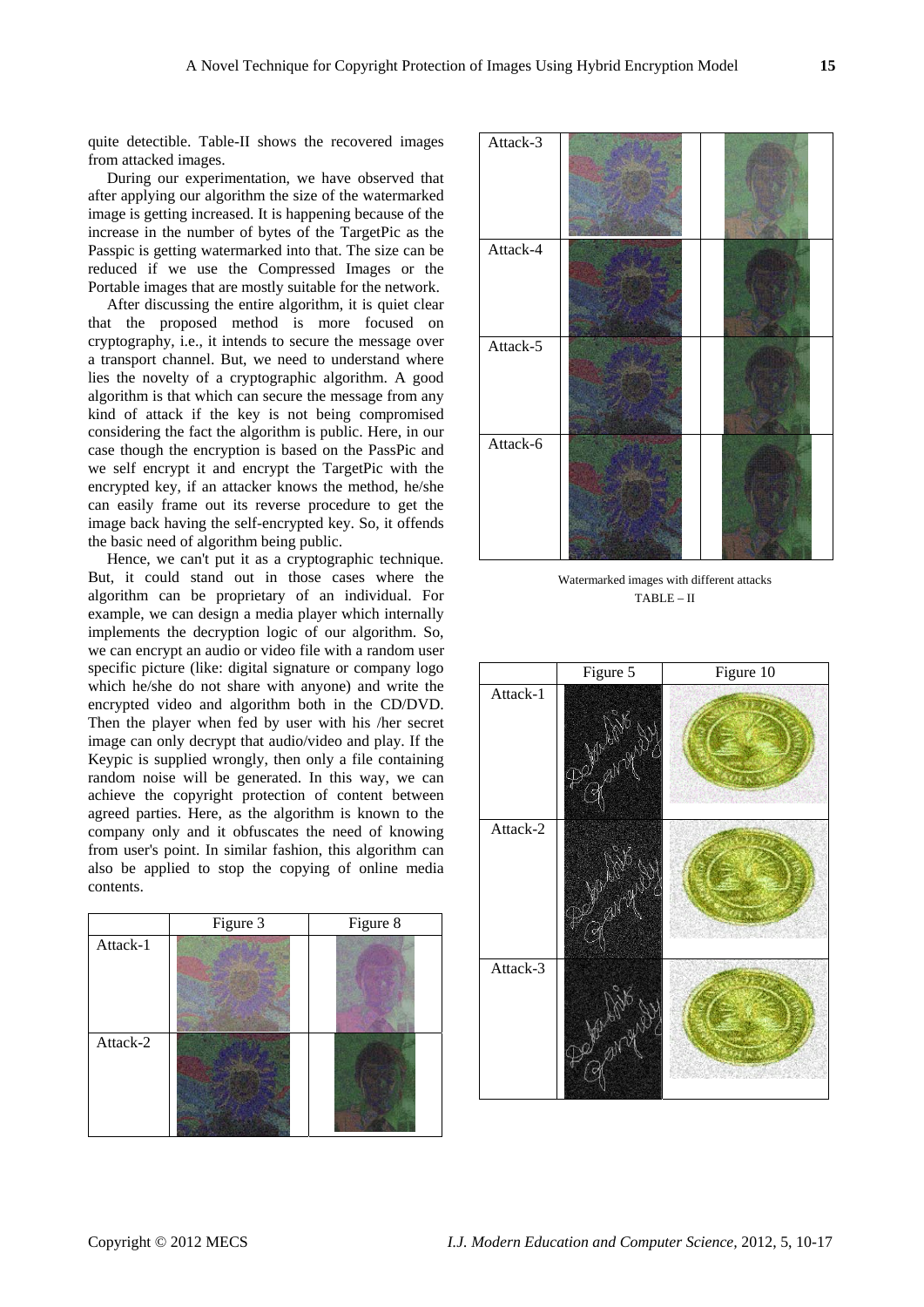Extracted Target images after different attacks TABLE - III

### **V. Conclusion**

This watermarking algorithm is supposed to be more efficient as here from the watermarked picture it is difficult to guess the actual size and content of the Target file. And here the watermarked picture is larger in size and blurred in color so it is quite different from the existing watermarking algorithms. Experimental results prove that the proposed scheme is robust against collusion attack as well as common image manipulations procedures and thus it can efficiently be used in the field of Copyright protection both offline and online.

Further research on this work may be conducted on the sustainability of the proposed heuristic against the image compression along with the reduction of extra noise which is getting introduced due to different attacks.

# **References**

 [1] M.M. Yeung, et al., "Digital Watermarking for High- Quality Imaging", In Proc. of IEEE First Workshop on Multimedia Signal Processing, Jun. 1997, Princeton, Page(s): 357-362.

 [2] A. M. Eskicioglu and E. J. Delp. "An Overview of Multimedia Content Protection in Consumer Electronics Devices", Elsevier Signal Processing: Image Communication, Vol. 16, Jan. 2001, Page(s): 681– 699.

 [3] Z. Q. Huang and Z. Jiang, "Image Ownership Verification via Private Pattern and Watermarking Wavelet Filters", In Proc. of VIIth Digital Image Computing: Techniques and Applications, Sun C., Talbot H., Ourselin S. and Adriaansen T. (Eds.), 10-12 Dec. 2003, Sydney, Page(s): 801 - 810.

 [4] Anthony T.S. Ho, J. Shen, S.H. Tan and A.C. Kot, "Digital Image-in-Image Watermarking For Copyright Protection Of Satellite Images Using the Fast Hadamard Transform", In Proc. of IEEE International Geoscience and Remote Sensing Symposium, Vol. 6, 2002, Page(s): 3311– 3313.

[5] Shih-Hao Wang and Yuan-Pei Lin, "Wavelet Tree Quantization for Copyright Protection Watermarking", IEEE Transactions On Image Processing, Vol. 13, No. 2, February 2004, Page(s): 154– 165.

 [6] R.J. Hwang, "A Digital Image Copyright Protection Scheme Based on Visual Cryptography", Tamkang Journal of Science and Engineering, Vol. 3, No. 2, 2000, Page(s): 97 – 106.

 [7] I.J.Cox, J. Kilian, T. Shamoon, and T. Leighton, "Secure Spread Spectrum Watermarking of Images, Audio and Video", In Proc. of IEEE International Conf on Image Processing, Vol. 3, Sep. 1996, Switzerland, Page(s): 243–246.

 [8] C.-S. Lu, H.-Y. M. Liao, S.-K. Huang, and C.-J. Sze, "Cocktail watermarking on images", In Proc. of 3rd International Workshop on Information Hiding, Sep. 1999, Germany, Page(s): 333– 347.

 [9] Z.-M. Lu, D.-G. Xu, and S.-H. Sun, "Multipurpose image watermarking algorithm based on multistage vector quantization", IEEE Transactions on Image Processing, Vol. 14, Issue 6, Jun. 2005, Page(s): 822– 831.

 [10] C.-S. Lu, H.-Y. M. Liao, "Multipurpose Watermarking for Image Authentication and Protection", IEEE Transactions on Image Processing, Vol. 10, No. 10, Oct. 2001, Page(s): 1579– 1592.

 [11] Yongjian Hu and Byeungwoo Jeon, "Reversible Visible Watermarking and Lossless Recovery of Original Images", IEEE Transactions on Circuits and Systems for Video Technology, Vol. 16, Issue 11, 2006, Page(s): 1423– 1429.

 [12] Jengnan Tzeng, Wen-Liang Hwang, and I-Liang Chern, "An Asymmetric Subspace Watermarking Method for Copyright Protection", IEEE Transactions on Signal Processing, Vol. 53, No. 2, Feb. 2005, Page(s): 784– 792.

 [13] Ming-Chiang Hu, Der-Chyuan Lou and Ming-Chang Chang, "Dual-wrapped digital watermarking scheme for image copyright protection," Computers & Security, Vol. 26, No. 4, 2007, Page(s): 319– 330.

 [14] Shang-Lin Hsieh, I-Ju Tsai, Bin-Yuan Huang and Jh-Jie Jian, "Protecting Copyrights of Color Images using a Watermarking Scheme Based on Secret Sharing and Wavelet Transform", Journal Of Multimedia, Vol. 3, No. 4, Oct. 2008, Page(s): 42– 49.

[15] Kutter, M. and Petitcolas, F. A. P., "A fair benchmark for image watermarking systems", In Proceedings of SPIE security and Watermarking of Multimedia Contents, Vol. 3657. Page(s): 226–239.